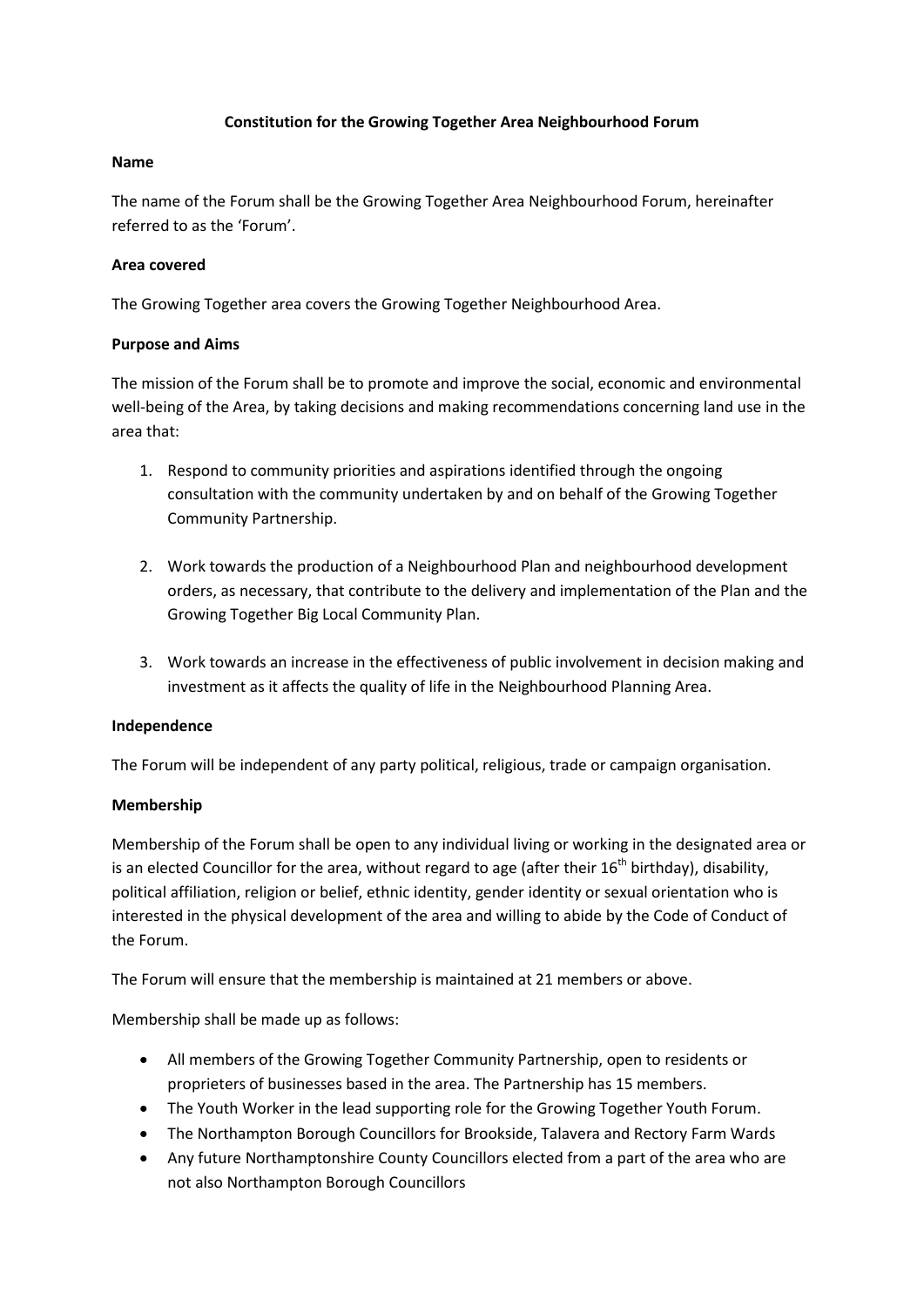- Nominees of the Growing Together Advisory Group, consisting of Councillors and voluntary and public sector service providers working in the area, ensuring that the total number of members remains a minimum of 21.
- Any other person living or working in the area that the Forum decides to co-opt.

## **Meetings**

The Forum will meet on a regular and continuous basis, and at least three times a year, to discuss issues and to take the decisions required to further the purpose of the Forum.

Meetings shall be held in public and notice given to the general public.

The quorum for a meeting to proceed will be six members of the Growing Together Community Partnership. A meeting or part of a meeting may be deferred or held informally if a quorum is present but the Chair rules that its discussions will not be adequately informed without other members being present.

Technical experts and promoters of development schemes, including developers, agents, consultants and city council officers, Councillors from adjacent wards and representatives of other organisations (eg. adjacent Neighbourhood Forums or Neighbourhood Planning Groups) may attend Forum meetings with the agreement of the Chair, Deputy Chair or Secretary to give information, advice and to set out options for action. They will not be able to take part in the Forum's decision-making.

## **Decision Making**

The Forum will use best endeavours to make decisions that are based upon a reasonable understanding of the informed choices of the wider community, as measured by ongoing engagement with the wider public outlined in the Growing Together Communications Strategy.

Formal decisions shall be taken by a show of hands and carried by a simple majority, providing that a simple majority of Community Partnership members present have voted in favour.

# **Declaration of Interests**

Individual members of the Forum have a duty and are required to declare in advance any financial, party political, employment, land ownership or other organisation interest that has a bearing on the work of the Forum in general or an agenda item in particular. Such interests will be recorded in the minutes of the relevant meeting. The interest that residents have in the general betterment of the area does not need to be declared or recorded.

#### **Training and Development of the Forum**

Members of the Forum will make every effort to take up opportunities for training or learning about any aspect relevant to the Forum's work.

# **Officers of the Forum**

The Chair and Deputy Chair of the Community Partnership shall be the Chair and Deputy Chair of the Forum on an *ex officio* basis.